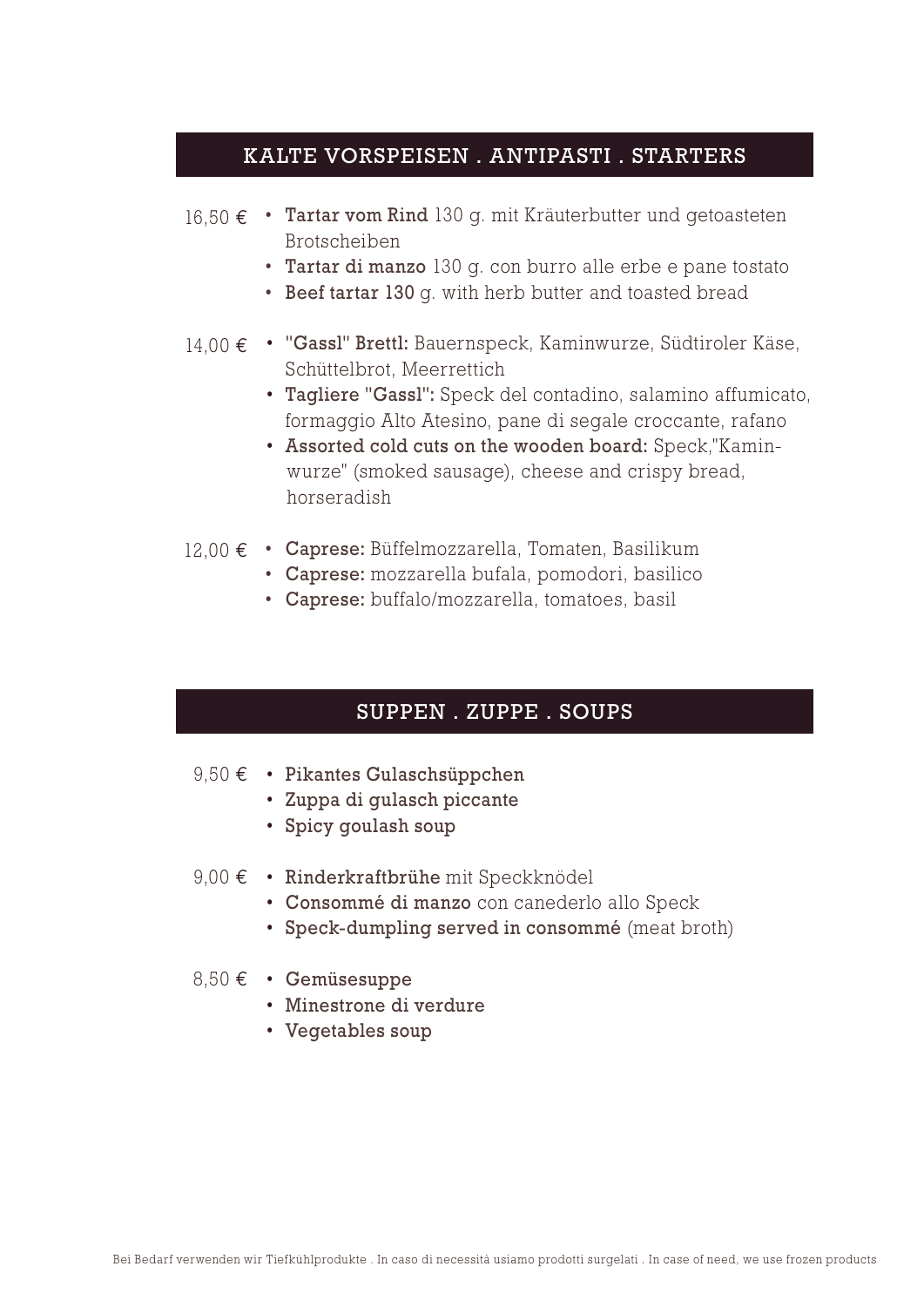### WARME VORSPEISEN . PRIMI PIATTI . HOT STARTERS

- 15,50 € Cremiger Risotto mit Safran und Graukäse, Hirschragout und Kräuteröl
	- Risotto allo zafferano mantecato al "Graukäse" (formaggio grigio), ragù di cervo e olio alle erbe
	- Creamy risotto with saffron and grey cheese, venison ragout and herbs oil
- 14,50 € Kamut-Tagliatelle mit Riesengarnelen und Cocktailtomaten
	- Tagliatelle-Kamut con gamberi e pomodorini
	- Tagliatelle-Kamut with shrimps and cherry tomatoes
- 13,50 € Knödeltris mit Krautsalat
	- Tris di canederli con insalata di crauti
	- Assorted dumplings with coleslaw
- 12,50 € · "Kronplatz" Nudlpfandl
	- Pasta "Plan de Corones"
	- Pasta "Plan the Corones"
- 12,00 € · Spaghetti Carbonara
- 9,50  $\epsilon$  Spaghetti Tomaten/al pomodoro/with tomato sauce
- Spaghetti Bolognese/al ragù/meatsauce 9,50 €

# FÜR UNSERE KLEINEN . PER I PIÙ PICCOLI . FOR KIDS ONLY

- 7,50 € Pennette mit Fleisch- oder Tomatensauce
	- Pennette al ragù o al pomodoro
	- Pennette (pasta) with tomato sauce or meat sauce
- 13,00 € Kleines Wienerschnitzel oder Truthahnschnitzel vom Grill mit Pommes
	- Cotoletta piccola alla milanese o tacchino ai ferri con patatine fritte
	- Small Wienerschnitzel (fried escallop) or grilled turkey schnitzel with french fries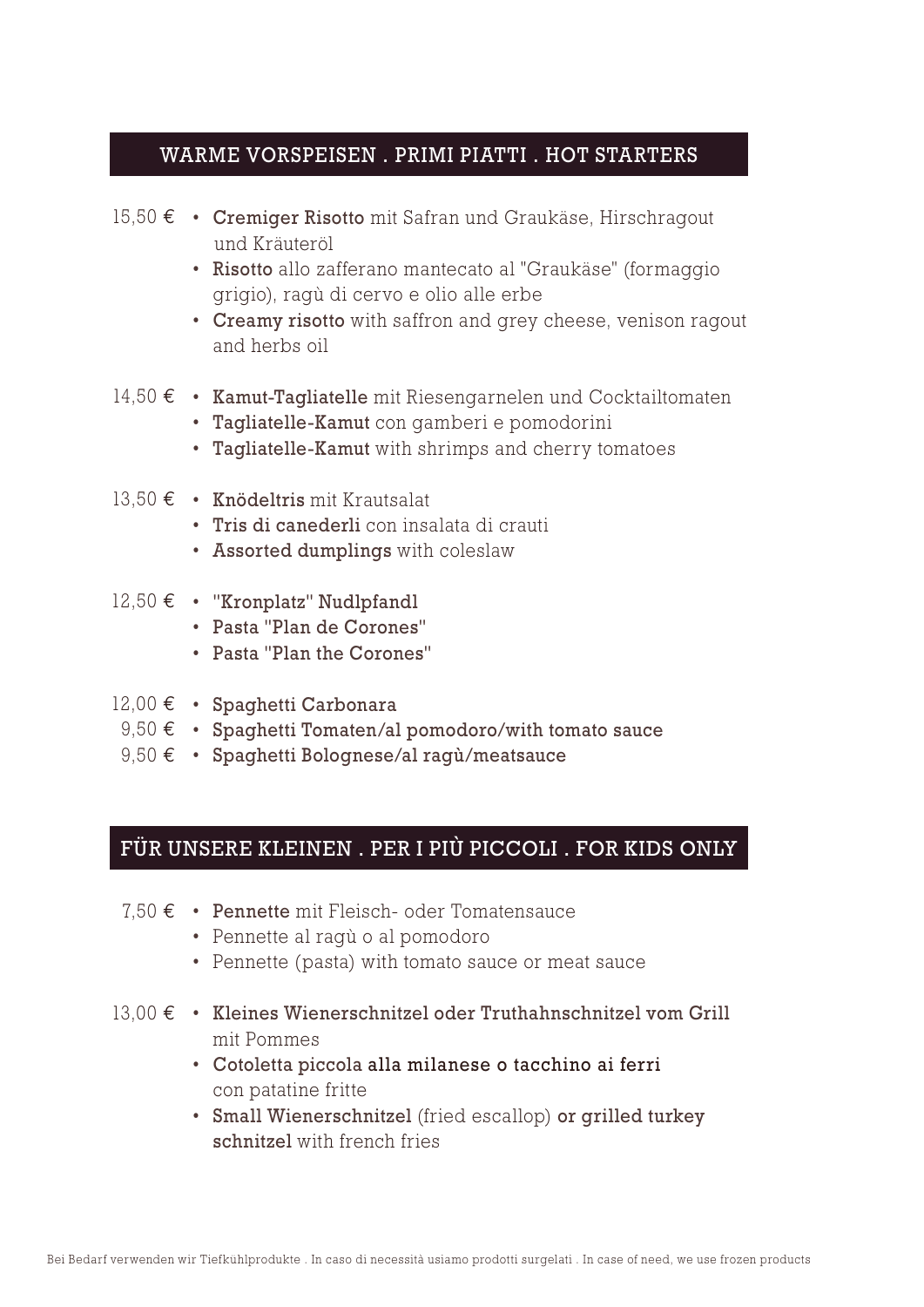#### HAUPTSPEISEN . SECONDI PIATTI . MAIN COURSES

- Gemüse vom Grill mit "Tomino" Käse 14,80 €
	- Verdure alla griglia con formaggio "Tomino"
	- Grilled vegetables with "Tomino" cheese
- 23,50 € Tagliata vom Rind auf Rauke und Parmesanspäne mit Kartoffelspalten
	- Tagliata di manzo alla griglia con rucola e scaglie di grana con spicchi di patate
	- Grilled tagliata (sliced beef) on rocket salad and parmesan grates with potato wedges
- 28,00 € Heimisches Rindsfilet vom Grill mit Kartoffeln und Gemüsevariation
	- Filetto di manzo alla griglia con patate e variazione di verdure
	- Grilled beef fillet with patatoes and vegetables
- 18,50 € Wienerschnitzel vom Kalb mit Pommes und Preiselbeeren
	- Cotoletta di vitello alla milanese con patatine fritte e mirtilli rossi
	- "Wienerschnitzel" (breaded and fried vealescallop) with french fries and cranberries
- 14,00 € Röstkartoffeln mit Spiegeleier und Speck
	- Patate arrostite con uovo all'occhio di bue e speck
	- Panfried eggs with roasted potatoes and Speck
	- 6,00  $\epsilon$  Portion Pommes / Patatine fritte / French fries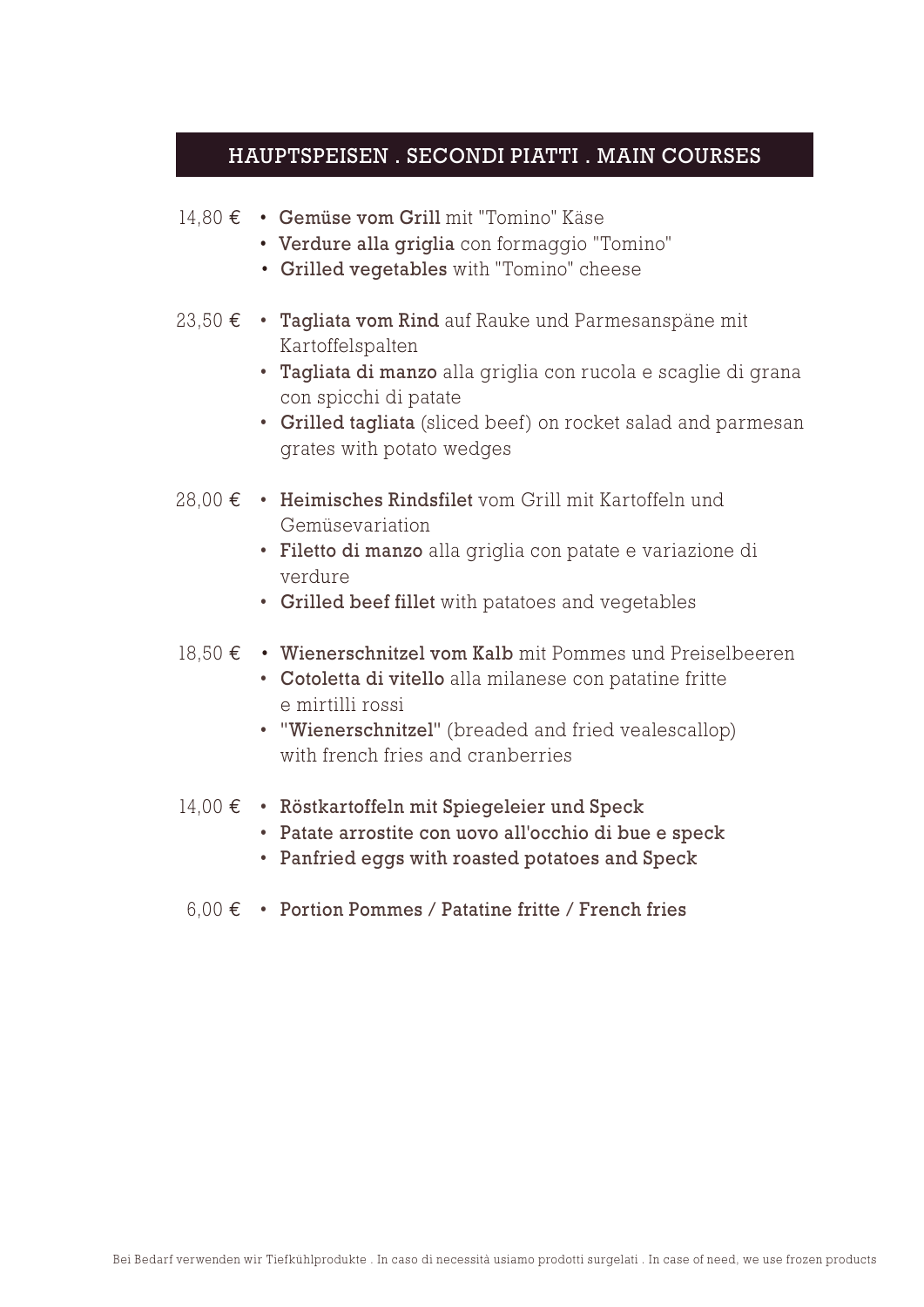#### BURGER

- "Gassl" BBQ Burger mit 100% Rindfleisch, Schmelzkäse, 16,50 € Bacon, Gurken, Tomaten, Zwiebeln dazu Kartoffelspalten
	- "Gassl" BBQ Burger con carne di manzo al 100%, formaggio, bacon, cetrioli, pomodori, cipolle con spicchi di patate
	- "Gassl" BBQ Burger with 100% beef, cheese, bacon, cucumber, tomato, onion with potato wedges
- Black Burger mit 100% Rindfleisch, karamellisierte rote 16,50 € Zwiebeln, Salat, getrocknete Tomaten, BBQ-Sauce dazu Kartoffelspalten
	- Black Burger con carne di manzo al 100%, cipolla rossa caramellizzata, insalata, pomodori secchi, salsa bbq e spicchi di patate
	- Black Burger with 100% beef, caramelized red onion, salad, dried tomatoes, bbq sauce and potato wedges
- 15,00 € Indian Burger mit Truthahn, Rauke, getrocknete Tomaten, Mozzarella, Pesto und Kartoffelspalten
	- Indian Burger con tacchino, rucola, pomodori secchi, mozzarella, pesto e spicchi di patate
	- Indian Burger with turkey, rocket, dried tomatoes, mozzarella, "pesto" and potato wedges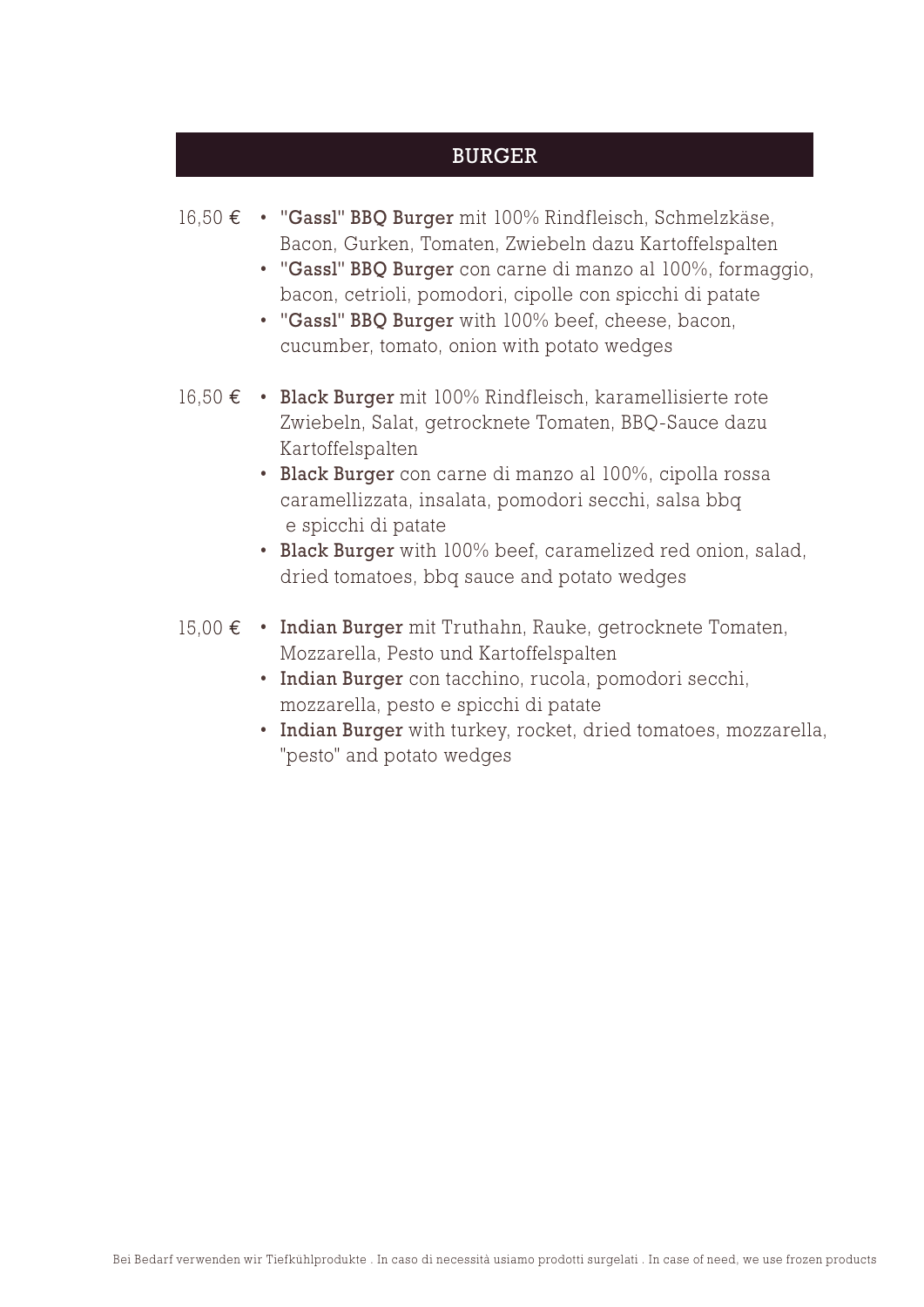#### SALATE . INSALATE . SALADS

Wähle deinen Lieblingssalat Scegli la tua insalata preferita Choose your favorite salad

Grosser bunter Salatteller mit Insalatone misto grande con Big salad bowl with

- Truthahnstreifen vom Grill 14,50 €
	- tacchino alla griglia
	- grilled turkey stripes
- Riesengarnelen vom Grill 15,50 €
	- gamberi alla griglia
	- grilled shrimps
- 14,00 € Thunfisch und gekochtem Ei
	- tonno e uovo sodo
	- tuna and boiled egg
- gebackenem "Tomino" Käse und Preiselbeeren 14,50 €
	- formaggio "Tomino" fritto e mirtilli rossi
	- breaded and fried "Tomino" cheese and cranberries
	- 6,50 € Kleine gemischte Salatschüssel
		- Insalata mista piccola
		- Small salad bowl

#### BROTKORB / CESTINO DI PANE / BASKET OF BREAD:  $2.50 \in$